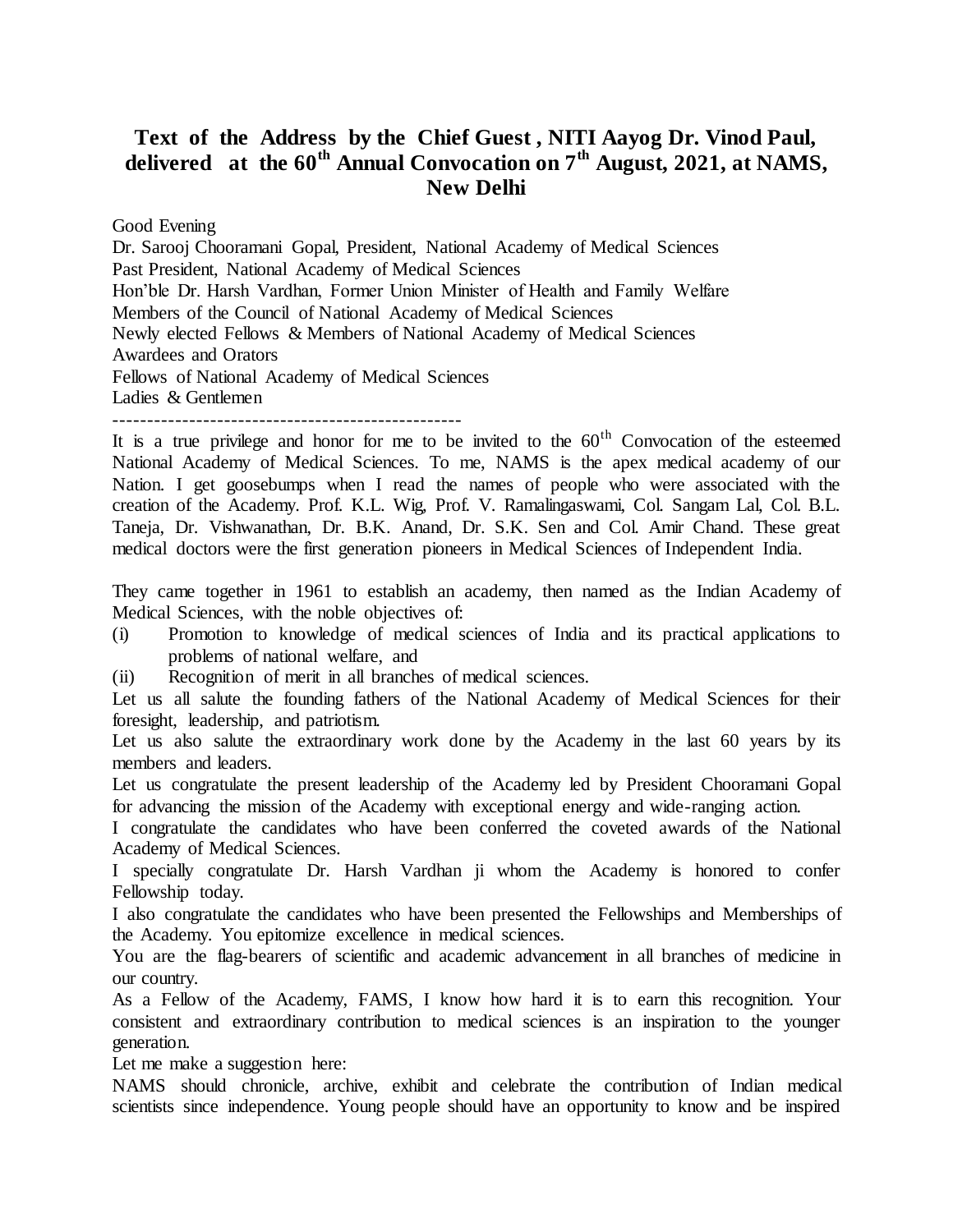by the path-breaking work contributed by Indian medical scientists. This can be done in multiple ways: electronic, print, exhibitions, as well as events that connect the present lot with the pioneers.

We are meeting today in challenging times faced by the country and the world. Covid-19 pandemic has inflicted an unprecedented human, social and economic cost. In fighting this pandemic, medical and health professionals of our nation have demonstrated the best of professional commitment and resilience. They risked their lives in providing care to sick patients. They toiled in wards, ICUs, clinics and laboratories in fighting an invisible enemy and a new disease about which not much was known; and in doing so, they risked their own lives.

Their efforts led to continuously improving outcomes of Covid-19 patients as our understanding of what works and what does not work improved. They shared experience and best practice with each other and helped improve the clinical management protocol as the new evidence accrued. They helped develop new vaccines on conventional as well as absolutely new platforms. Medical scientists and health professionals of our country have written a history in golden letters.

Let us pause for a moment to pay our heartfelt tribute to those of our medical and health fraternity who lost their lives in the line of duty during the pandemic. I would like to suggest that the Academy should take lead in show-casing India's scientific contribution to the science of SARS Cov2- the virus, the disease and the solutions.

I would like to make four points for the kind consideration of the NAMS family:

First

The National Academy of Medical Sciences is unique as an organization. Its USP is that it transcends individual medical disciplines. The expanse of the scope of the National Academy of Medical Sciences ranges from basic bio-medical sciences, pre and para clinical sciences, public health sciences, and of course clinical sciences.

Ours is truly an umbrella academy of medical specialities.

This place is envisioned in the chapter of the Academy as an objective,

"To secure coordination between medical societies, associations, institutions and government medical departments and services."

NAMS is truly envisioned as a banyan tree, ek *vat vrikhsha*, encompassing all medical sciences of in Nation.

I would like to see this role to be further delivered and nurtured. We should do more to be the glue to take along medical associations, speciality bodies and academies of diverse disciplines for the larger cause of advancing the knowledge and practice of medical sciences: basic scientists and clinicians, medical disciplines and surgical disciplines, clinicians and public health scientists. Can we also do more to bring together modern medical sciences and traditional medicineespecially Ayurveda and Sidha.

Likewise, going a step forward – NAMS is also a bridge between medical sciences and other sciences – physical, engineering, agriculture, environment and indeed social science, among others.

It is said that solutions to the mighty problems of humanity emerge when disciplines and sciences meet.

It is a key mandate of the NAMS to promote and maintain a liaison between medicine and other sciences.

NAMS should be a *sangam,,* a confluence, where medical and non-medical scientists come together, meet, mix and mingle, in real, remote and virtual modes; learn from each other, share their knowledge, find connections, explore ideas and yes, collaborate to unravel knowledge, and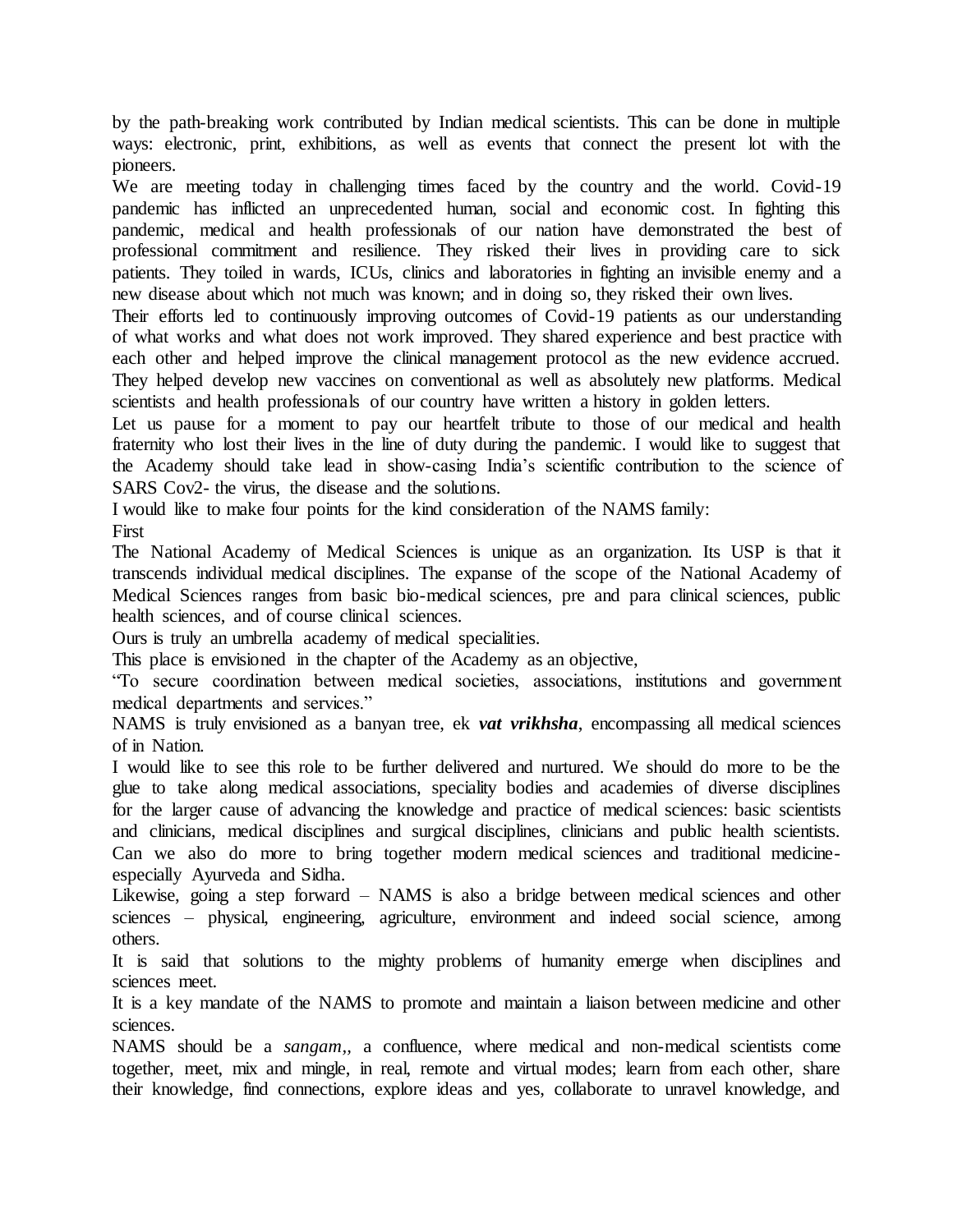discover solutions. NAMS should be the melting pot of bioscience, Digitech, synthetic biology and precision medicine. Joint programs with scientific institutions and academics is the way forward in this regard.

Two

E must build on the illustrious contribution of NAMS so far and make this institution as the foremost think tank for health policy. NAMS has the stature and the convening capability to do so. Your leaders and fellows collectively represent the essence of India's medical intellect. Let us scientifically design pathways to address the challenges of the day and beyond. Future pandemics, antimicrobial resistance, animal-human health interphase, the silent epidemic of lifestyle disease, mental health and geriatric health. The Government would look forward to your ideas on expanding the scope and reach of Ayushman Bharat PM Jan Arogya Yojana (PMJAY) in our endeavor to ensure Universal Health Coverage for all; your ideas on primary prevention of ill health through comprehensive primary healthcare; your ideas on digital health through the National Digital Health Mission; and your thoughts on how to make the new All India Institutes of Medical Sciences world-class hubs of medical research and not just tertiary care teaching institutions; and so on. Let us make NAMS as the catalyst for achieving the health SDG targets. **Three** 

Promotion of medical sciences in the medical colleges and teaching institutions should be an important part of our work at the academy. The academy should catalyze activities which are cross-cutting among disciplines. Activities that serve as tools for research and discovery. NAMS can take lead in promoting training of postgraduates and faculty in laboratory and clinical research methods. How can we provide opportunities to young faculty to receive first-hand exposure and learning experience in the best laboratories of the country and the world? How can we train clinical faculty in conducting quality clinical studies and trials, and make India a hub of drug development and translational science? How can we create a large collaborative of scientists in community- based research on disease epidemiology and public health interventions? How can we get more out of the research mentored by the faculty for post graduate thesis (over 50,000 of them each year)? How can train young faculty of teaching institutions to write quality research projects and complete for funds? Four

The National Academy of Medical Sciences should nurture young people and take young medical scientists into our sphere of work beyond Membership. NAMS should institute fellowships, research schemes, grants, award at the postgraduate, early career and mid-career stages. We should create opportunities to induct younger generation into our organizational hierarchy and system. This will connect the 60-year young Academy to the next generation of leaders in medical sciences in the country. Young and mid-career medical scientists will not only enrich the vibrance of the academy, but also be the force-multipliers of our work and mission.

In the end, let me say that COVID-19 has brought the health sector at the centre-stage of our national discourse. Ensuring good health emerges as the core imperative citizens, and health emerges as the core priority of national development for this decade.

As we celebrate the 75 year of our Independence, medical science fraternity has a role and responsibility to help envision a Nation, within a decade, in which key health indicators compare with those in high income countries; A Nation in which comprehensive healthcare is accessible to all and no one is left behind;

A Nation in which healthcare is blend of family and specialty approach; and